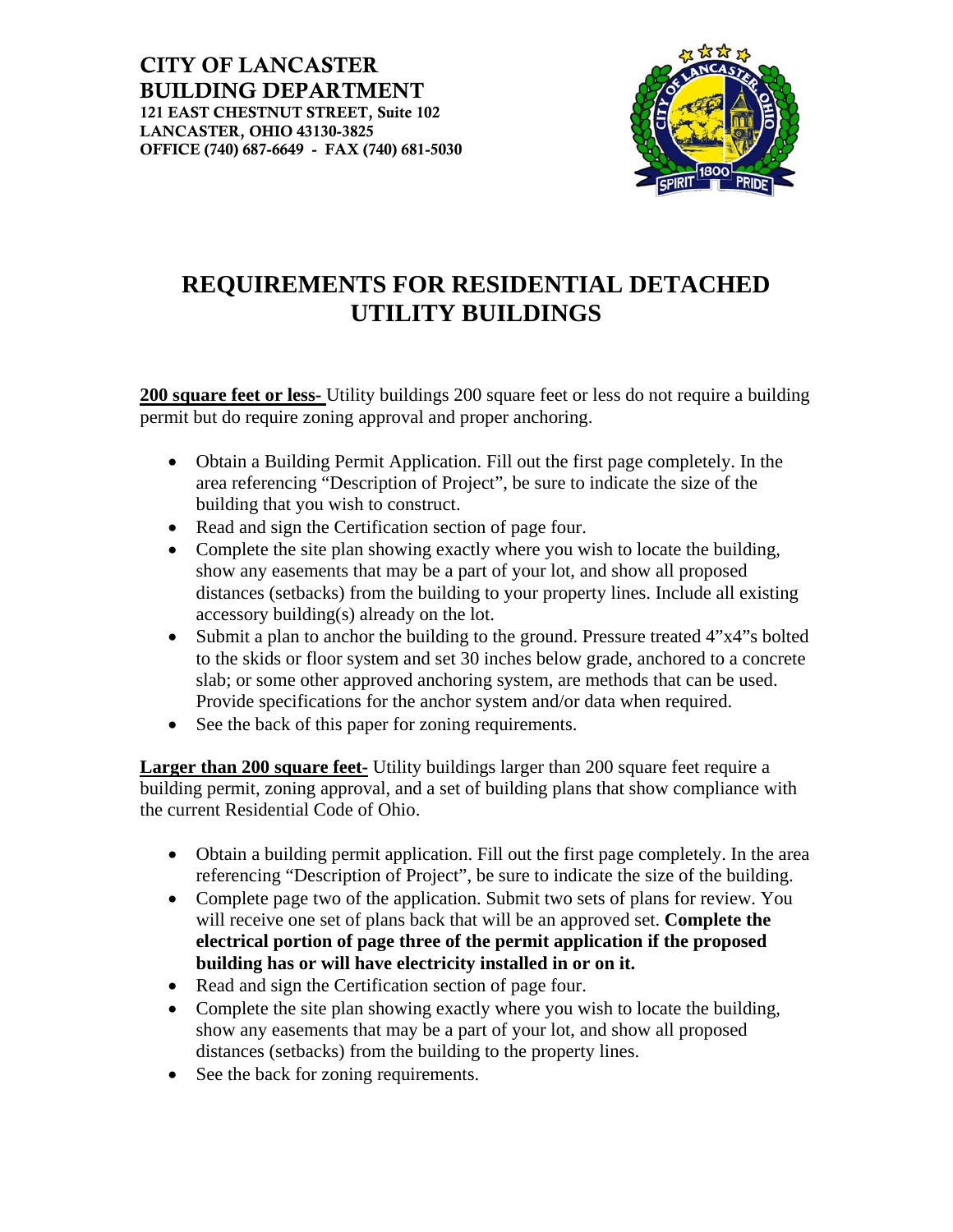#### **ZONING REQUIREMENTS FOR RESIDENTIAL UTILITY BUILDINGS**

- **See the attached chart concerning setback requirements.**
- If the lot line abuts a public street, the detached accessory building shall be located not any closer than 20 ft. from the right-of-way line.
- In R districts, the total floor area of a single detached accessory building shall not exceed 20% of the area of the required rear yard. In R districts, the total floor area of all detached accessory buildings shall not exceed 60% of the ground floor area of the principal residential structure on the lot.
- If the ground floor area of the principal structure is less than 1,000 square feet, the total floor area of all detached accessory buildings shall not exceed 576 square feet.
- Detached accessory buildings in the AG, RE, and RS districts shall not exceed a height of 18 feet.



Front Sidewalk Area

\_\_\_\_\_\_\_\_\_\_\_\_\_\_\_\_\_\_\_\_\_\_\_\_\_\_\_\_\_\_\_\_\_\_\_\_\_\_\_\_\_\_\_\_\_\_\_\_\_\_\_\_\_\_\_\_\_\_\_\_\_\_\_\_

\_\_\_\_\_\_\_\_\_\_\_\_\_\_\_\_\_\_\_\_\_\_\_\_\_\_\_\_\_\_\_\_\_\_\_\_\_\_\_\_\_\_\_\_\_\_\_\_\_\_\_\_\_\_\_\_\_\_\_\_\_\_\_\_

#### Grass Strip between sidewalk and Curb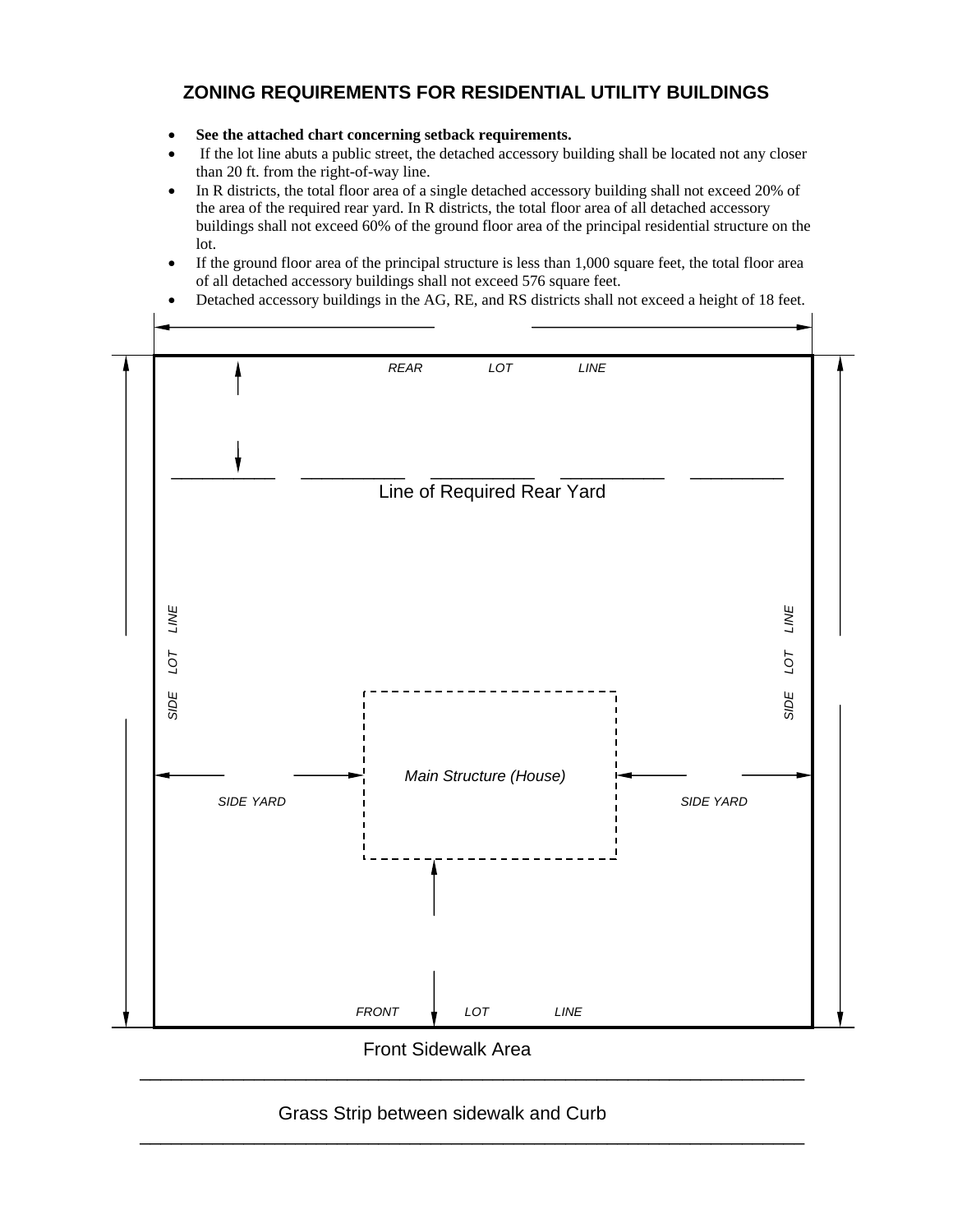## **A Check List of Bulk & Area Requirements For Accessory Buildings in Residential Districts**

**When calculating the total allowable square footage of accessory buildings on your lot and use of the required rear yard, use these formulas:**

1. Calculate the First Floor Area of your house. This includes all areas that have a permanent foundation and a roof covering it.

First floor Area  $=$  sq. ft.

2. Allowable square footage of all accessory buildings is calculated by multiplying the total square footage of the house by 60 %

 $\frac{\ }{2}$  sq. ft. x  $.6 = \_$  sq. ft. allowed for accessory buildings.

3. Calculate any existing accessory buildings that will stay on your lot.

Length in ft. x width in ft. = \_\_\_\_\_\_\_\_\_\_sq. ft. of existing accessory buildings.

4. Subtract sq. ft. of existing buildings from allowed sq. ft. of accessory buildings (from No. 2 above) to see if the sq. ft. of proposed building will be allowed.

Allowed  $\_\_\_\$ sq. ft. - $\_\_\_\$ existing sq. ft. =  $\_\_\_\_$ total sq. ft. of accessory buildings allowed.

5. The actual size of the required rear yard is calculated by multiplying lot width by the depth of the required rear yard according to the zoning district you are in (see chart for Setback Requirements).

Lot width in ft. \_\_\_\_\_\_\_ x depth in ft. \_\_\_\_\_\_\_\_= \_\_\_\_\_\_\_\_\_sq. ft. of required rear yard.

6. The allowed use of the Required Rear Yard is 20% of the total sq. ft. of the Required Rear Yard as calculated in No. 5 above.

Total sq. ft. \_\_\_\_\_\_\_\_\_ x .2 = \_\_\_\_\_\_\_\_\_ sq. ft. of the required rear yard that can be used for accessory buildings.

#### **Note: sq. ft. means "square feet" (width x length)**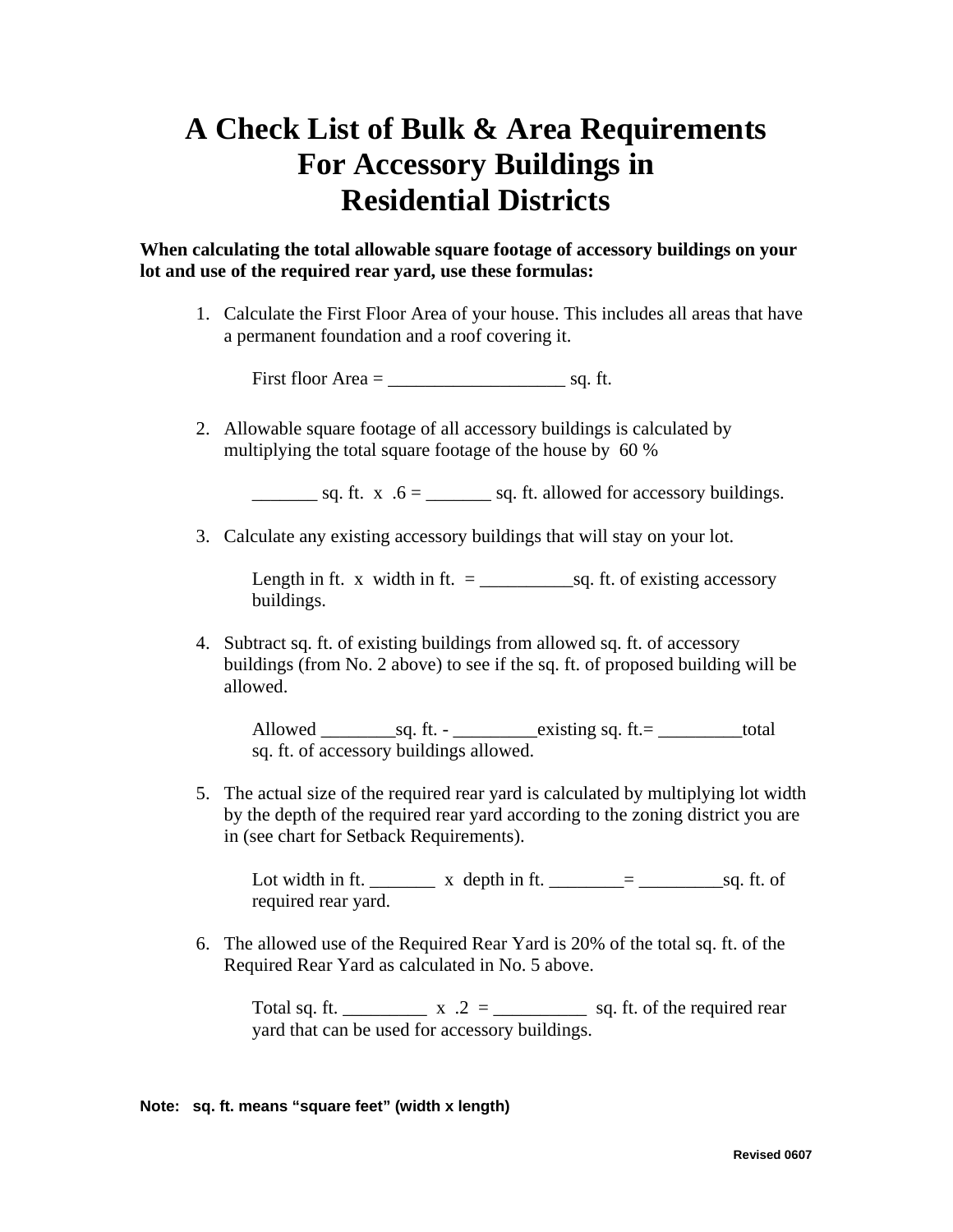## **RESIDENTIAL MATRIX**

|                                   |           |             |             |             | <b>DISTRICT</b> |             |             |             |        |
|-----------------------------------|-----------|-------------|-------------|-------------|-----------------|-------------|-------------|-------------|--------|
|                                   | <b>RE</b> | <b>RS-1</b> | <b>RS-2</b> | <b>RS-3</b> | <b>RS-4</b>     | <b>RM-0</b> | <b>RM-1</b> | <b>RM-2</b> | $RM-3$ |
| Minimum Lot Width (ft.)           |           |             |             |             |                 |             |             |             |        |
| Single-Family Home                | 150       | 100         | 75          | 60          | 40              | 60          | 60          | 60          | 60     |
| Duplex (two-family)               |           |             |             | 75          | 75              | 60          | 60          | 60          | 60     |
| Multi-Family Development          |           |             |             |             |                 | 100         | 100         | 50          | 100    |
| Minimum Lot Area (S.F.)           |           |             |             |             |                 |             |             |             |        |
| Single-Family Home                | 22,500    | 13,500      | 9,500       | 7,500       | 5,000           | 6,900       | 6,000       | 6,000       | 6,000  |
| Duplex (two-family)               |           |             |             | 9,000       | 9,000           | 6,900       | 6,900       | 6,900       | 6,000  |
| Multi-Family Development          |           |             |             |             |                 | 10,000      | 10,000      | 6,000       | 24,000 |
| <b>Minimum Land Area Per</b>      |           |             |             |             |                 |             |             |             |        |
| <b>Dwelling Unit (S.F.)</b>       |           |             |             |             |                 |             |             |             |        |
| Single-Family Home                | 22,500    | 13,500      | 9,500       | 7,500       | 5,000           | 6,900       | 6,000       | 6,000       | 6,000  |
| Duplex (two-family)               |           |             |             | 9,000       | 9,000           | 6,900       | 6,900       | 6,900       | 6,000  |
| Multi-Family Development          |           |             |             |             |                 |             |             |             |        |
| Within PUD/One Bdrm/Less          |           |             |             |             |                 | 2,000       | 1,800       | 1,200       | 600    |
| Not Within PUD/One Bdrm           |           |             |             |             |                 |             |             |             |        |
| or Less                           |           |             |             |             |                 | 2,500       | 2,000       | 1,400       | 600    |
| For Each Additional Bdrm          |           |             |             |             |                 |             |             |             |        |
| $Add-(S.F.)$                      |           |             |             |             |                 | 400         | 400         | 400         | 400    |
| <b>Minimum Front Yard and Any</b> |           |             |             |             |                 |             |             |             |        |
| Yard abutting a Public St.(FT)    |           |             |             |             |                 |             |             |             |        |
| Arterial or Freeway Serv. Rd.     | 35        | 35          | 35          | 35          | 35              | 35          | 35          | 35          | 35     |
| Not An Arterial or Freeway        |           |             |             |             |                 |             |             |             |        |
| Service Rd.                       | 35        | 35          | 30          | 25          | 20              | 25          | 25          | 10          | 25     |
| Minimum Side Yard (FT)            |           |             |             |             |                 |             |             |             |        |
| One Side Yard                     | 15        | 10          | 10          | 5           | 5               | 10          | 10          | 10          | 25     |
| Other Side Yard                   | 15        | 5           | 5           | 5           | 5               | 10          | 10          | 10          | 25     |
| Minimum Rear Yard (FT)            | 25        | 25          | 25          | 20          | 20              | 20          | 20          | 10          | 25     |
| <b>Maximum Building Ht. (FT)</b>  |           |             |             |             |                 |             |             |             |        |
| <b>Dwelling Unit</b>              | 35        | 35          | 35          | 35          | 35              | 35          | 35          | 35          | 35     |
| <b>Accessory Structure</b>        | 18        | 18          | 18          | 18          | 18              | 18          | 18          | 18          | 18     |